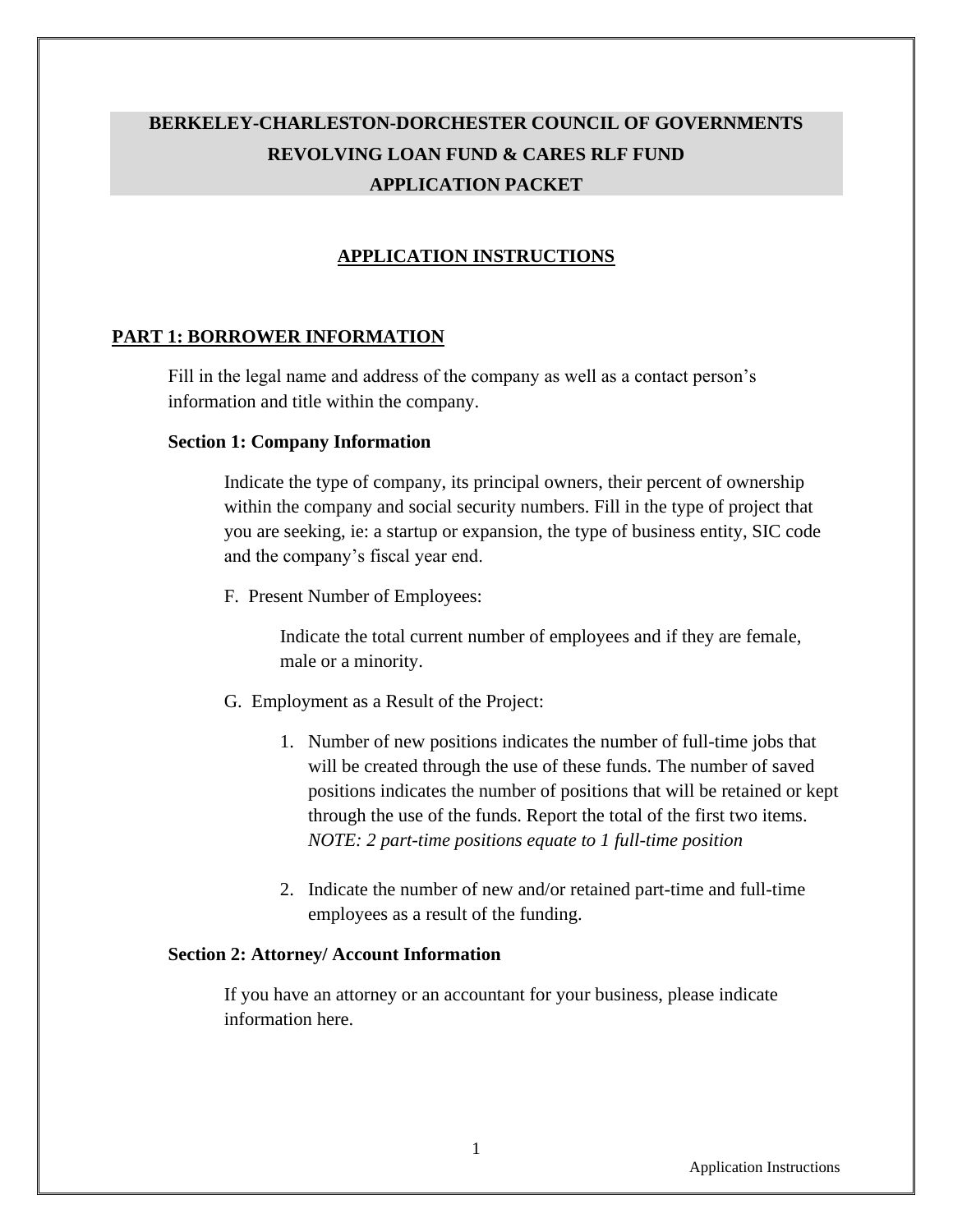### **Section 3: Existing Indebtedness Information**

If you have any other loans or debt with another financial institution, please indicate here. If so, attach a copy of any loan documentation or agreements entered into for debt/credit.

### **PART II : PROJECT INFORMATION**

This section will be all about the project you are looking to undertake, whether it be opening or starting a new business, expanding a business or needing assistance for an existing one.

### **Section 1: Project Description**

Where is your business or project going to be located? In which County? Please give a brief description of the business or project and include what your intentions are for the use of the loan proceeds.

#### **Section 2: Project Budget**

A. Proposed Sources and Amounts of Funds

Indicate how much money is coming from which sources ie: if you are receiving any funding from a bank or other financial institution or if you are putting in any of your own equity. The percent of total funds should add up to 100%.

B. Proposed Uses of Total Funds

Indicate how much funding from the TOTAL funds (from all sources listed in section 2A) will go towards each use. For example, you are needing \$10,000 for working capital, \$15,000 for covid relief and \$30,000 for renovations for a total loan request of \$55,000.

C. BCDCOG RLF funding will be used for the following purpose(s):

Indicate the proposed uses of the total funding being requested of the BCDCOG RLF or CARES RLF Fund.

D. Participating Lender Information, if applicable

Indicate here if receiving funds from another participating lender, ie: SBA, another bank or local fund.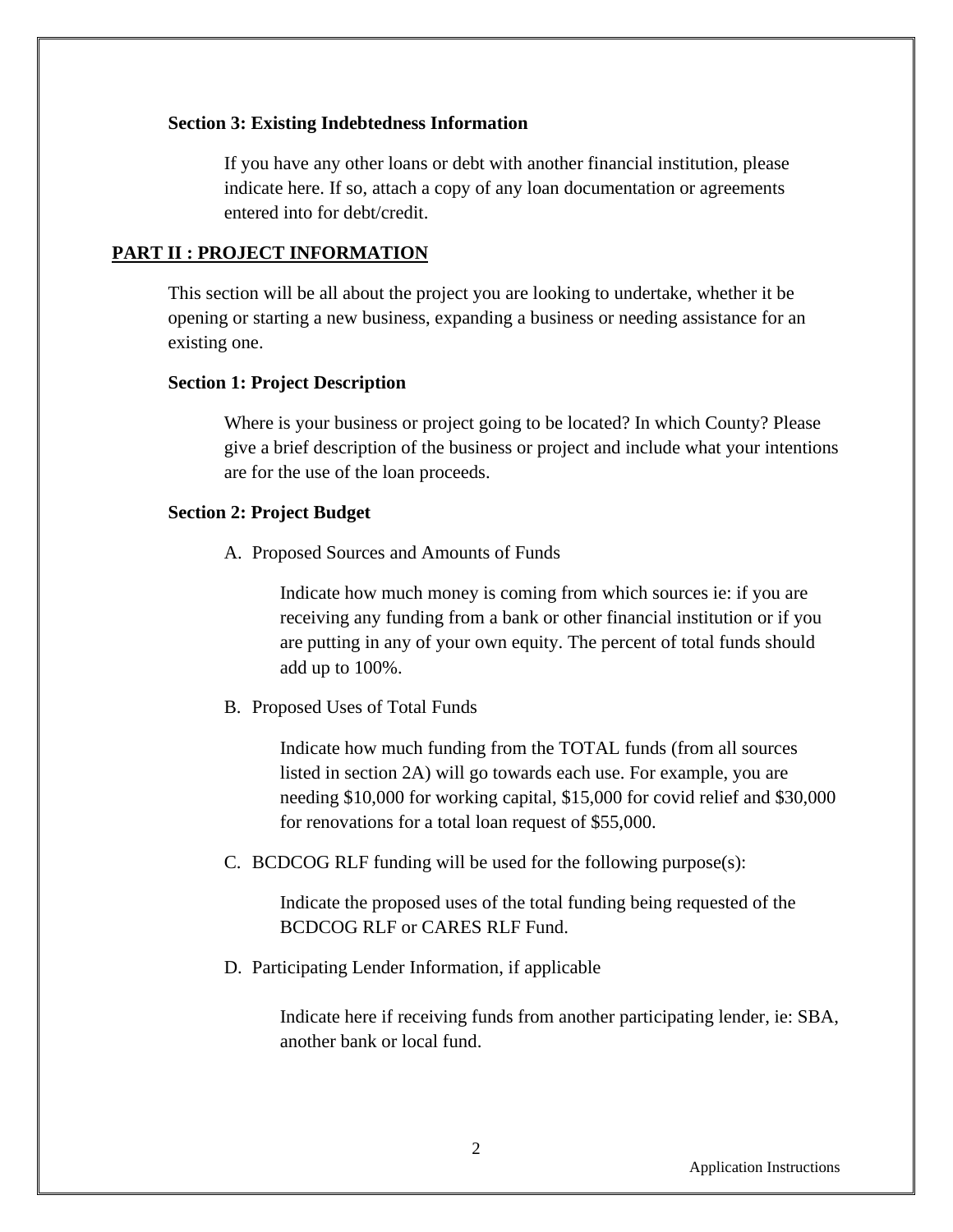### **Section 3: Collateral/Security**

Indicate here the type of collateral to be pledged against the loan, ie: real estate, property, A/R, equipment, etc. Please keep in mind that the BCDCOG will need to see that the loan has been adequately secured with the collateral.

## **PART III: BASIC DOCUMENTS REQUIRED**

- 1. Past Financials Information:
	- A. Provide the past 3 years of business tax returns
	- B. Provide the past 3 years of personal tax returns
	- C. Provide the past 3 years of financial statements/audit reports
- 2. Projected Financial Information:
	- A. Create a month by month cash flow statement projecting your business's financials for the next 36 months
	- B. Create a month by month Profit & Loss (Income) Statement projecting your business's financials for the next 36 months
	- C. Create a year by year proforma Balance Sheet projecting financials for the next 3 years
- 3. Current Financial Statements:

Provide a Balance Sheet and a Profit & Loss Statement showing the business's current financials (within the last 90 days)

- 4. This can be one previously completed for another financial institution or a blank PFS can be provided. Must be dated within the last 90 days.
- 5. A Personal history statement is a brief, detailed description of your history, background, relation to the business, years of experience, how you got into the trade, etc.
- 6. Business plan should be a detailed document describing the plans for your business. It should include a marketing strategy (description of sales, customers, expansion of sales, etc) for the business.
- 7. If you currently have any other debt or loans with other financial institutions, provide a complete list with all necessary details for each item of debt.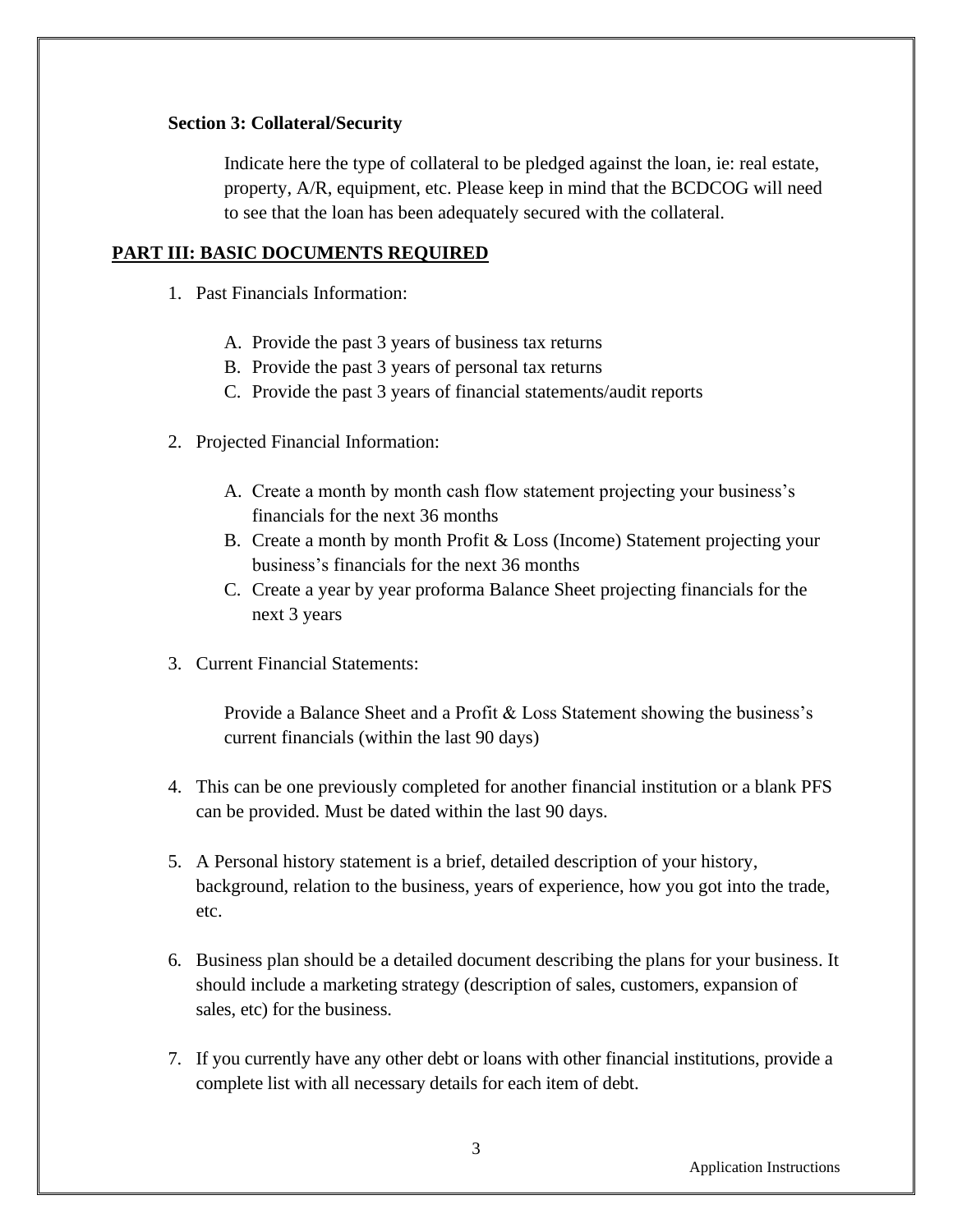## **PART IV: QUALIFIYING STATEMENT**

## **Pages 7-15**

Fill in or complete any blanks, then date and sign the documents.

## **Page 12**

Complete according to *current* employment status.

## **Page 13**

Complete in its entirety with name of your business, amount of loan being requested, number of jobs to be created/retained, and within how long from loan closure.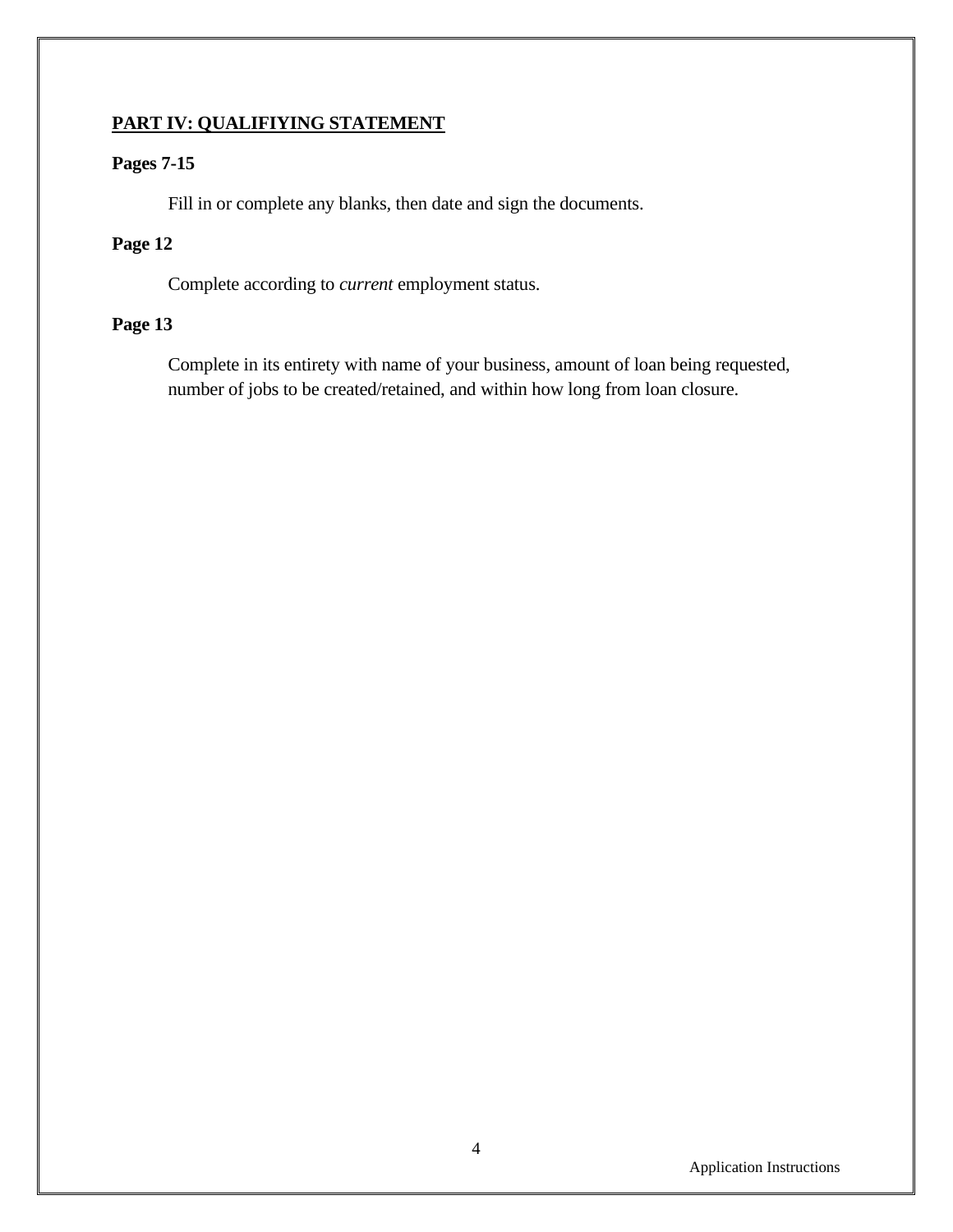### **BERKELEY-CHARLESTON-DORCHESTER COUNCIL OF GOVERNMENTS REVOLVING LOAN FUND & CARES ACT FUND**

## **LOAN APPLICATION**

## **PART I: BORROWER INFORMATION**

|                                                                                                                                                                                                                                |                                                                                                                                                                                                                                | Complete Legal Name of Company: 2008 and 2008 and 2008 and 2008 and 2008 and 2008 and 2008 and 2008 and 2008 and 2008 and 2008 and 2008 and 2008 and 2008 and 2008 and 2008 and 2008 and 2008 and 2008 and 2008 and 2008 and 2      |      |
|--------------------------------------------------------------------------------------------------------------------------------------------------------------------------------------------------------------------------------|--------------------------------------------------------------------------------------------------------------------------------------------------------------------------------------------------------------------------------|-------------------------------------------------------------------------------------------------------------------------------------------------------------------------------------------------------------------------------------|------|
|                                                                                                                                                                                                                                | Mailing Address: National Address: National Address: National Address: National Address: National Address: National Address: National Address: National Address: National Address: National Address: National Address: Nationa |                                                                                                                                                                                                                                     |      |
|                                                                                                                                                                                                                                |                                                                                                                                                                                                                                |                                                                                                                                                                                                                                     |      |
|                                                                                                                                                                                                                                |                                                                                                                                                                                                                                | Contact: <u>Contact:</u> Contact: Contact: Contact: Contact: Contact: Contact: Contact: Contact: Contact: Contact: Contact: Contact: Contact: Contact: Contact: Contact: Contact: Contact: Contact: Contact: Contact: Contact: Cont |      |
|                                                                                                                                                                                                                                |                                                                                                                                                                                                                                | Title: Fax: Fax:                                                                                                                                                                                                                    |      |
| County: County: County: County: County: County: County: County: County: County: County: County: County: County: County: County: County: County: County: County: County: County: County: County: County: County: County: County |                                                                                                                                                                                                                                |                                                                                                                                                                                                                                     |      |
| <b>Section One: Company Information:</b>                                                                                                                                                                                       |                                                                                                                                                                                                                                |                                                                                                                                                                                                                                     |      |
|                                                                                                                                                                                                                                | A. Type of Company: For-Profit Corporation<br>___ Limited Liability Company<br>____ Sole Proprietorship<br>____ Partnership                                                                                                    | $\frac{1}{2}$ Other (Specify) $\frac{1}{2}$                                                                                                                                                                                         |      |
|                                                                                                                                                                                                                                | Principal                                                                                                                                                                                                                      | <u>% Ownership</u>                                                                                                                                                                                                                  | SSN# |
| Ownership:                                                                                                                                                                                                                     |                                                                                                                                                                                                                                |                                                                                                                                                                                                                                     |      |
| B. Type of Project:                                                                                                                                                                                                            | _____ Start-Up Company<br><b>Expansion of Existing Company</b><br>Joint Venture<br>Other (Specify)                                                                                                                             | and the control of the control of the                                                                                                                                                                                               |      |
| C. Type of Business: ________ Retail                                                                                                                                                                                           | ______ Industrial<br>Commercial/Service<br>Public Entity                                                                                                                                                                       | Other (Specify):                                                                                                                                                                                                                    |      |
|                                                                                                                                                                                                                                |                                                                                                                                                                                                                                | D. Standard Industrial Classification(s) (SIC Code):                                                                                                                                                                                |      |
|                                                                                                                                                                                                                                |                                                                                                                                                                                                                                |                                                                                                                                                                                                                                     |      |
|                                                                                                                                                                                                                                | Page 1 of 15                                                                                                                                                                                                                   |                                                                                                                                                                                                                                     |      |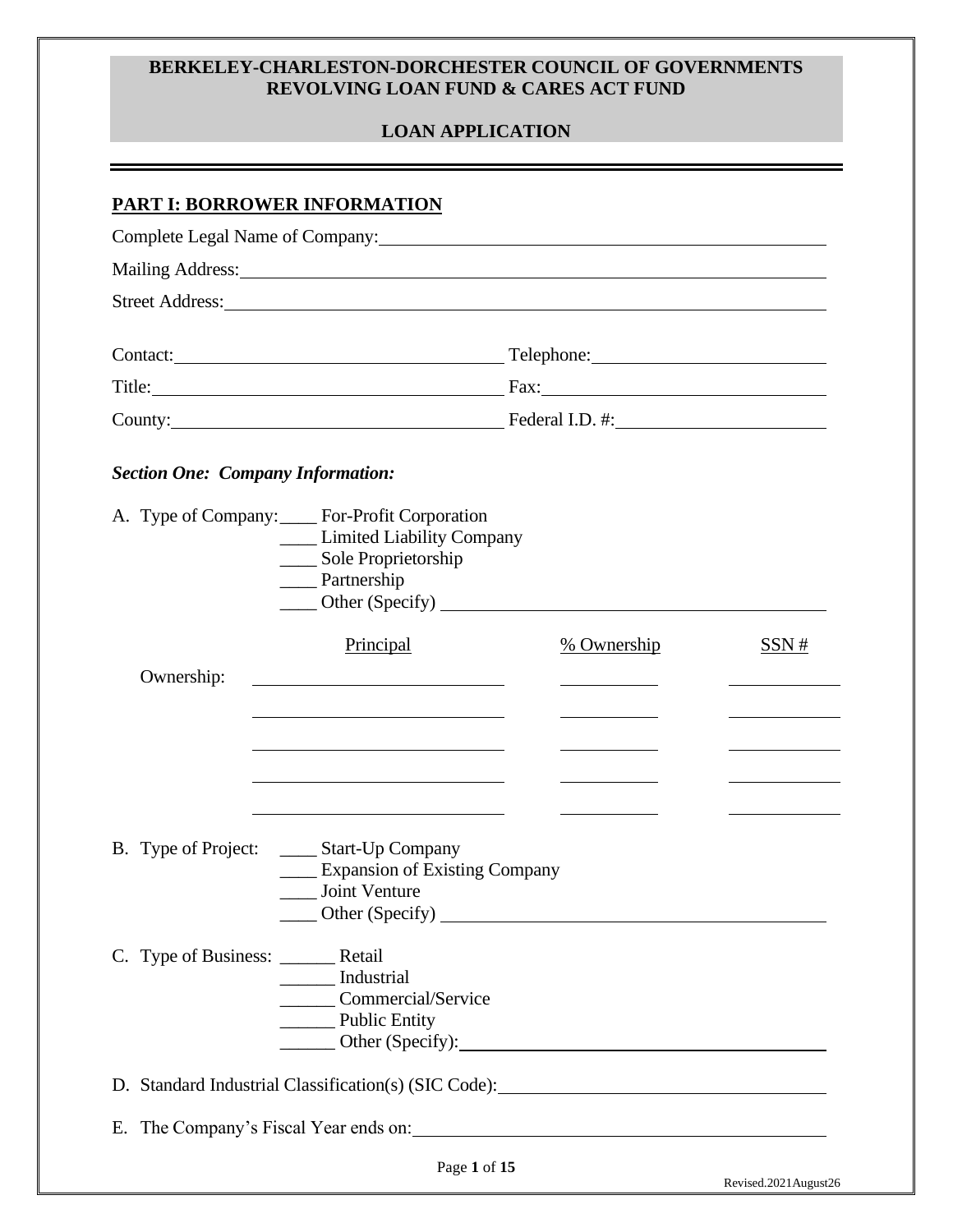|  | F. Present Number of Employees: _______ Total 100 %<br>$\frac{1}{2}$ Male $\frac{1}{2}$ %<br>Female 1%<br>Minority ____%                                                                                                             |  |  |  |  |
|--|--------------------------------------------------------------------------------------------------------------------------------------------------------------------------------------------------------------------------------------|--|--|--|--|
|  | G. Employment as a Result of the Project:                                                                                                                                                                                            |  |  |  |  |
|  | 1. Number of new positions: _______.<br>Number of saved positions:<br>Total number of new positions and saved positions:                                                                                                             |  |  |  |  |
|  | 2. Number of new or retained full-time employees: _______.<br>Number of new or retained part-time employees: _____ (defined as an employee working<br>$\frac{ln(x)}{x}$ .                                                            |  |  |  |  |
|  | <b>Section Two: Attorney/Accountant Information</b>                                                                                                                                                                                  |  |  |  |  |
|  | A. Attorney's Name: 1988. Attorney's Name:                                                                                                                                                                                           |  |  |  |  |
|  | Name of Firm:                                                                                                                                                                                                                        |  |  |  |  |
|  |                                                                                                                                                                                                                                      |  |  |  |  |
|  | Telephone: <u>and the contract of the contract of the contract of the contract of the contract of the contract of the contract of the contract of the contract of the contract of the contract of the contract of the contract o</u> |  |  |  |  |
|  | E-mail Address: No. 1996. The Contract of the Contract of the Contract of the Contract of the Contract of the Contract of the Contract of the Contract of the Contract of the Contract of the Contract of the Contract of the        |  |  |  |  |
|  | B. Accountant's Name:                                                                                                                                                                                                                |  |  |  |  |
|  | Name of Firm: 1000 million and the same state of the state of the state of the state of the state of the state of the state of the state of the state of the state of the state of the state of the state of the state of the        |  |  |  |  |
|  |                                                                                                                                                                                                                                      |  |  |  |  |
|  | Telephone: The contract of the contract of the contract of the contract of the contract of the contract of the contract of the contract of the contract of the contract of the contract of the contract of the contract of the       |  |  |  |  |
|  | E-mail Address:                                                                                                                                                                                                                      |  |  |  |  |
|  | <b>Section Three: Existing Indebtedness Information:</b>                                                                                                                                                                             |  |  |  |  |
|  |                                                                                                                                                                                                                                      |  |  |  |  |
|  | Address:                                                                                                                                                                                                                             |  |  |  |  |
|  |                                                                                                                                                                                                                                      |  |  |  |  |
|  |                                                                                                                                                                                                                                      |  |  |  |  |
|  |                                                                                                                                                                                                                                      |  |  |  |  |
|  | <b>Attach Copy of Loan Documentation</b>                                                                                                                                                                                             |  |  |  |  |
|  |                                                                                                                                                                                                                                      |  |  |  |  |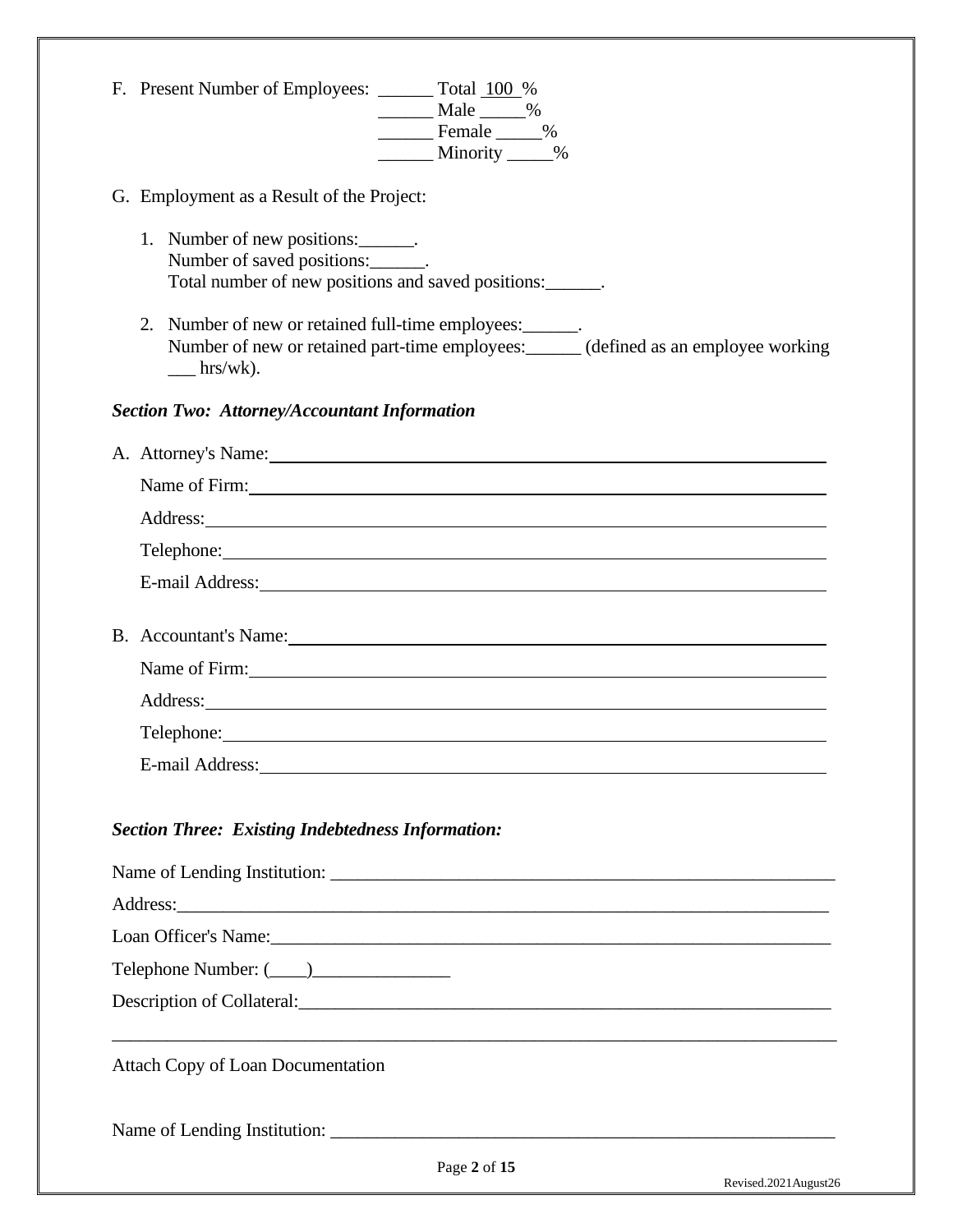| Address:                                                                                                                                                                                                                       |
|--------------------------------------------------------------------------------------------------------------------------------------------------------------------------------------------------------------------------------|
| Loan Officer's Name: 1988 Manual Contract of the Manual Contract of the Manual Contract of the Manual Contract of the Manual Contract of the Manual Contract of the Manual Contract of the Manual Contract of the Manual Contr |
|                                                                                                                                                                                                                                |
|                                                                                                                                                                                                                                |
| <b>Attach Copy of Loan Documentation</b>                                                                                                                                                                                       |
|                                                                                                                                                                                                                                |
|                                                                                                                                                                                                                                |
| Loan Officer's Name: 1988 and 1988 and 1988 and 1988 and 1988 and 1988 and 1988 and 1988 and 1988 and 1988 and 1988 and 1988 and 1988 and 1988 and 1988 and 1988 and 1988 and 1988 and 1988 and 1988 and 1988 and 1988 and 198 |
|                                                                                                                                                                                                                                |
| Description of Collateral: Contact Collateral Contact Collateral Contact Collateral Collateral Collateral Collateral Collateral Collateral Collateral Collateral Collateral Collateral Collateral Collateral Collateral Collat |
| ,我们也不能在这里的时候,我们也不能在这里的时候,我们也不能不能不能不能不能不能不能不能不能不能不能不能不能不能不能。""我们不能不能不能不能不能不能不能不能不能<br><b>Attach Copy of Loan Documentation</b>                                                                                                  |
|                                                                                                                                                                                                                                |
|                                                                                                                                                                                                                                |
| Loan Officer's Name:                                                                                                                                                                                                           |
|                                                                                                                                                                                                                                |
| Description of Collateral:                                                                                                                                                                                                     |

Attach Copy of Loan Documentation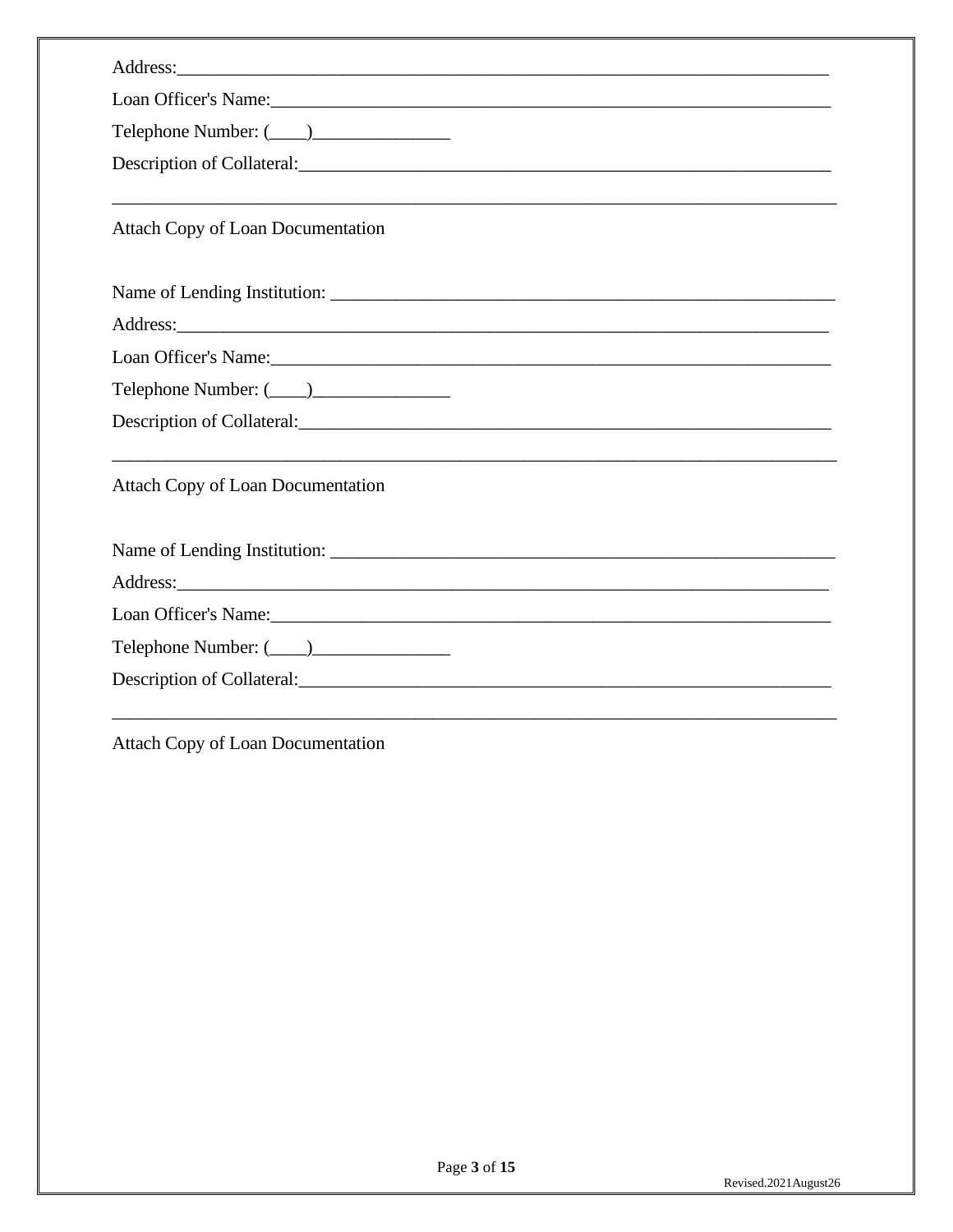## **PART II: PROJECT INFORMATION**

## *Section One: Project Description*

- A. Location of Project: County: County:
- B. Brief Description of Project:

### *Section Two: Project Budget*

A. Proposed Sources and Amounts of Funds

|                                                                                                 | \$                                                                                                                                                                                                                                                                                                                                                                    | %             |
|-------------------------------------------------------------------------------------------------|-----------------------------------------------------------------------------------------------------------------------------------------------------------------------------------------------------------------------------------------------------------------------------------------------------------------------------------------------------------------------|---------------|
| <b>BCDCOG RLF</b>                                                                               | $\mathbb{S}$                                                                                                                                                                                                                                                                                                                                                          | %             |
| Other (Specify)<br><u> 1989 - Johann Barbara, martxa alemaniar arg</u>                          | \$                                                                                                                                                                                                                                                                                                                                                                    | $\frac{0}{0}$ |
| Other (Specify)<br><u> 1989 - Johann Barn, mars ar breist fan de Amerikaanske kommunister (</u> | \$<br>$\overline{\phantom{a}}$ , $\overline{\phantom{a}}$ , $\overline{\phantom{a}}$                                                                                                                                                                                                                                                                                  | %             |
| Equity                                                                                          |                                                                                                                                                                                                                                                                                                                                                                       | %             |
| <b>TOTAL</b>                                                                                    | $\frac{\S_{\frac{1}{2}}}{\S_{\frac{1}{2}}\S_{\frac{1}{2}}\S_{\frac{1}{2}}\S_{\frac{1}{2}}\S_{\frac{1}{2}}\S_{\frac{1}{2}}\S_{\frac{1}{2}}\S_{\frac{1}{2}}\S_{\frac{1}{2}}\S_{\frac{1}{2}}\S_{\frac{1}{2}}\S_{\frac{1}{2}}\S_{\frac{1}{2}}\S_{\frac{1}{2}}\S_{\frac{1}{2}}\S_{\frac{1}{2}}\S_{\frac{1}{2}}\S_{\frac{1}{2}}\S_{\frac{1}{2}}\S_{\frac{1}{2}}\S_{\frac{1$ | 100<br>$\%$   |
| B. Proposed Uses of Total Funds                                                                 |                                                                                                                                                                                                                                                                                                                                                                       |               |
| Land and Building                                                                               | \$                                                                                                                                                                                                                                                                                                                                                                    | %             |
| Construction                                                                                    | \$                                                                                                                                                                                                                                                                                                                                                                    | %             |
| Renovation                                                                                      | \$                                                                                                                                                                                                                                                                                                                                                                    | %             |
| Machinery and Equipment                                                                         | \$                                                                                                                                                                                                                                                                                                                                                                    | %             |
| Working Capital (no more than 60%)                                                              | \$                                                                                                                                                                                                                                                                                                                                                                    | %             |
| Site Preparation                                                                                | \$                                                                                                                                                                                                                                                                                                                                                                    | %             |
|                                                                                                 | \$                                                                                                                                                                                                                                                                                                                                                                    | $\%$          |
| <b>TOTAL</b>                                                                                    | \$                                                                                                                                                                                                                                                                                                                                                                    | 100<br>%      |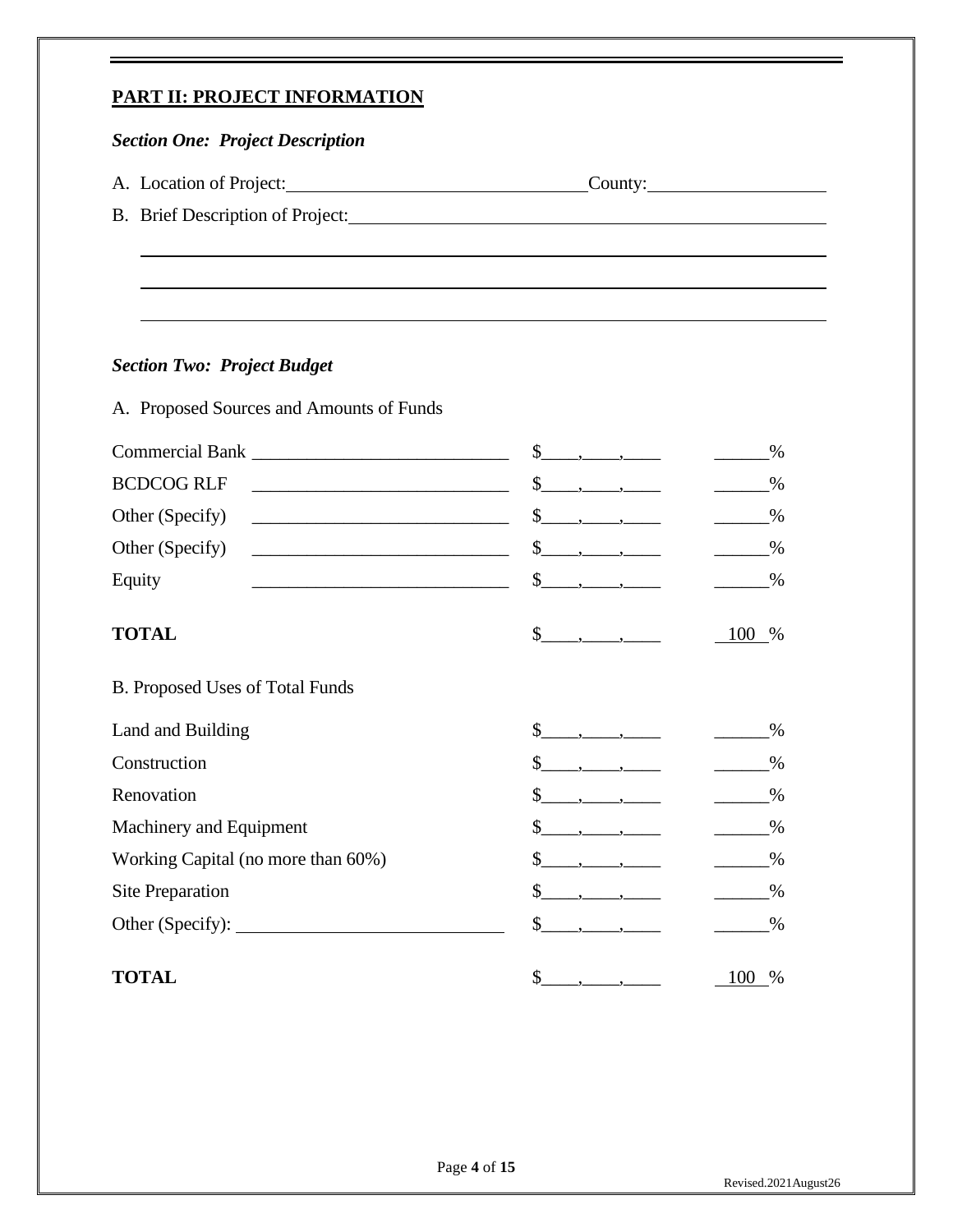C. BCDCOG RLF Funding will be used for the following purpose(s):

| Land and Building                                                                                                                                                                                                                   |                                                                                                           | $\%$          |
|-------------------------------------------------------------------------------------------------------------------------------------------------------------------------------------------------------------------------------------|-----------------------------------------------------------------------------------------------------------|---------------|
| Construction                                                                                                                                                                                                                        | $\{\underline{\hspace{1cm}},\underline{\hspace{1cm}},\underline{\hspace{1cm}},\underline{\hspace{1cm}}\}$ | $\%$          |
| Renovation                                                                                                                                                                                                                          |                                                                                                           | $\frac{9}{6}$ |
| Machinery and Equipment                                                                                                                                                                                                             | $\frac{\S_{\text{max}}}{\S_{\text{max}}}-\frac{\S_{\text{max}}}{\S_{\text{max}}}$                         | $\frac{9}{6}$ |
| <b>Working Capital</b>                                                                                                                                                                                                              | $\frac{\S_{\text{max}}}{\S_{\text{max}}}$                                                                 | $\frac{9}{6}$ |
| Site Preparation                                                                                                                                                                                                                    |                                                                                                           | $\frac{9}{6}$ |
|                                                                                                                                                                                                                                     | $\frac{\sqrt{2}}{2}$ , $\frac{\sqrt{2}}{2}$                                                               | $\frac{9}{6}$ |
| <b>TOTAL</b>                                                                                                                                                                                                                        |                                                                                                           | 100 %         |
| D. Participating Lender Information (if applicable)                                                                                                                                                                                 |                                                                                                           |               |
|                                                                                                                                                                                                                                     |                                                                                                           |               |
|                                                                                                                                                                                                                                     |                                                                                                           |               |
|                                                                                                                                                                                                                                     |                                                                                                           |               |
|                                                                                                                                                                                                                                     |                                                                                                           |               |
|                                                                                                                                                                                                                                     |                                                                                                           |               |
| Name of Institution:                                                                                                                                                                                                                |                                                                                                           |               |
| Address: <u>Address:</u> Address: Address: Address: Address: Address: Address: Address: Address: Address: Address: Address: Address: Address: Address: Address: Address: Address: Address: Address: Address: Address: Address: Addr |                                                                                                           |               |
| Loan Officer's Name: 2008 and 2008 and 2008 and 2008 and 2008 and 2008 and 2008 and 2008 and 2008 and 2008 and 2008 and 2008 and 2008 and 2008 and 2008 and 2008 and 2008 and 2008 and 2008 and 2008 and 2008 and 2008 and 200      |                                                                                                           |               |
|                                                                                                                                                                                                                                     |                                                                                                           |               |
| <b>Section Three: Collateral/Security</b>                                                                                                                                                                                           |                                                                                                           |               |
| Pledged Collateral Description: Campbell and Collateral Description:                                                                                                                                                                |                                                                                                           |               |
|                                                                                                                                                                                                                                     |                                                                                                           |               |
|                                                                                                                                                                                                                                     |                                                                                                           |               |
|                                                                                                                                                                                                                                     |                                                                                                           |               |
|                                                                                                                                                                                                                                     |                                                                                                           |               |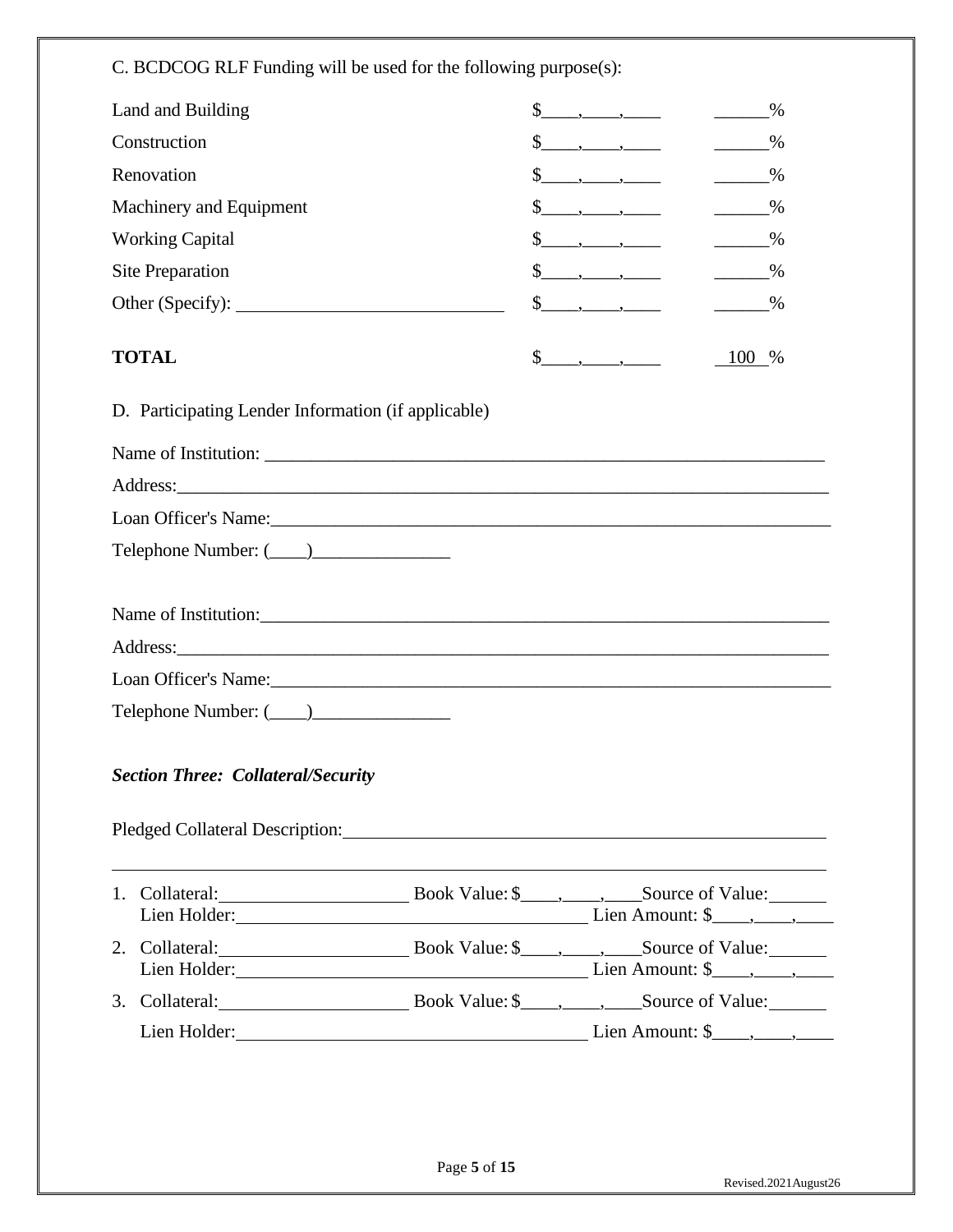## **PART III: BASIC DOCUMENTS REQUIRED**

- 1. Past Financial Information
	- A. 3 years prior Federal Income *Business* Tax Returns
	- B. 3 years prior Federal Income *Individual* Tax Returns
	- C. 3 years prior audited Financial Statements/Audit Reports
- 2. Projected Financial Information
	- A. 36-month Cash Flow Projections
	- B. 36-month Profit and Loss Projections
	- C. 3-year Proforma Balance Sheets
- 3. Current Financial Statements (not over 90 days old)
	- A. Balance Sheets
	- B. Profit and Loss Statements
- 4. Personal Financial Statements on all principals
- 5. Personal History Statement on all principals
- 6. Attorney's Statement regarding any current or pending litigation against the company
- 7. Commercial lender(s) Letter of Commitment if seeking bank financing
- 8. Business Plan and Marketing Strategy
- 9. List of indebtedness (including original date and amount, balance, rate, payment amount and terms. Identify security collateral, current or delinquent, for each loan or debt.)
- 10. Copy of Franchise Agreement if the business is a franchise
- 11. Names of affiliates and/or subsidiary firms, if applicable

**NOTE: Other documentation may be required to support the application, such as a copy of contracts, letters of reference, leases, credit reports, etc. These will be required as deemed necessary by BCD Council of Governments' Revolving Loan Fund Staff.**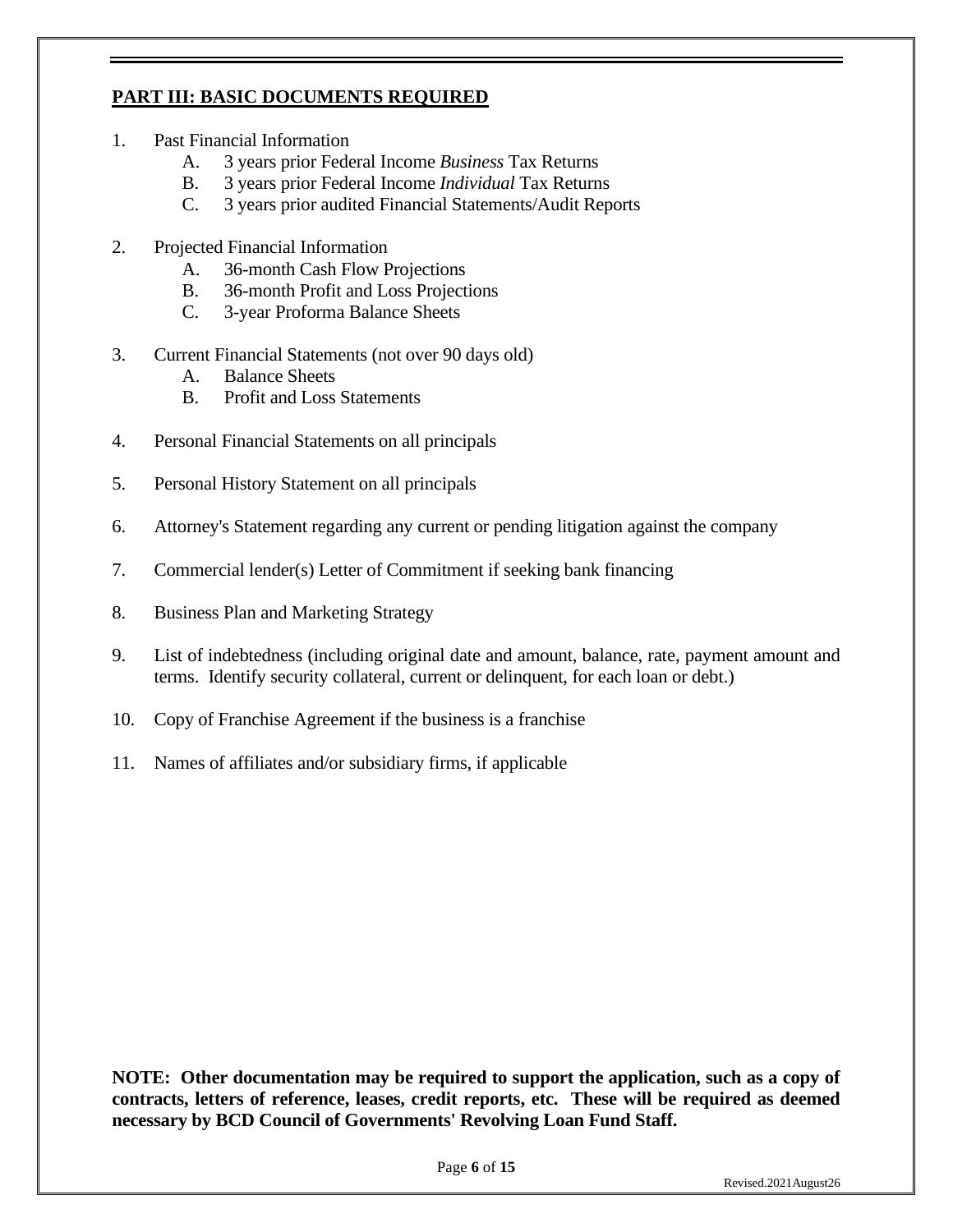## **PART IV: QUALIFYING STATEMENT**

The purpose of these revolving loan funds is to support business activities for which credit is not otherwise available on terms and conditions which would permit completion and/or the successful operation of accomplishment of the project in the following eligible areas: Berkeley, Charleston, and Dorchester Counties.

The Lender reserves the right to recall the loan if these requirements are not met.

I hereby certify and personally guarantee that the information represented in this application is a true, complete and accurate statement of the current position of the applicant and acknowledge that this has been made in conjunction with a request to borrow funds from the BCD Revolving Loan Fund. I understand that this application and the attached exhibits will be relied upon by the BCDCOG in considering the proposed loan and will form part of the loan covenants in effect for loans outstanding with the BCD Revolving Loan Fund.

In conjunction with this application, I authorize the BCDCOG to verify any information contained in the loan application. Therefore, the BCDCOG is authorized to request any and all information on current and past accounts, both personal and corporate, for use in connection with this loan application.

Borrowing Entity

Name and Title

Signature

**Date**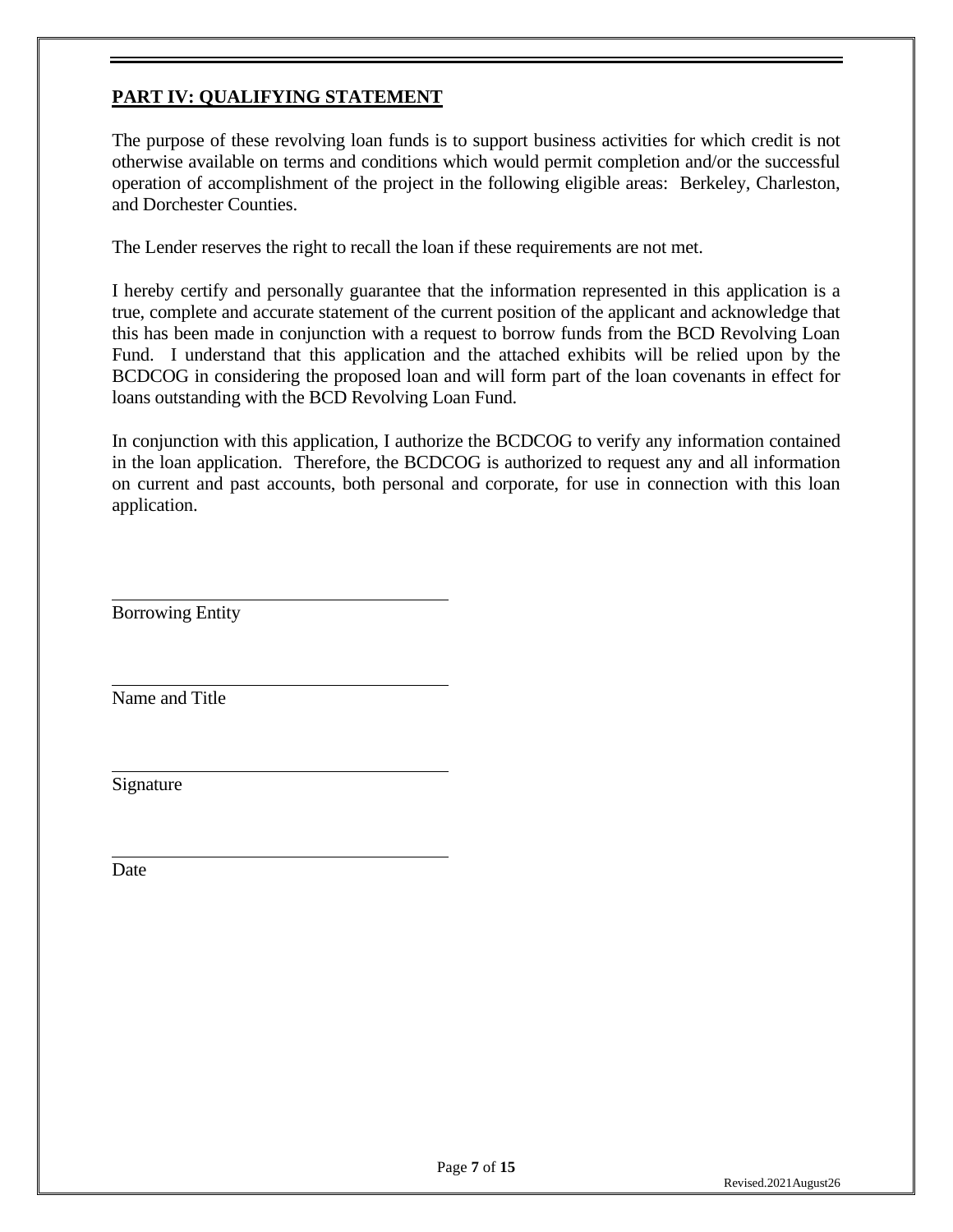#### **CERTIFICATIONS AND ASSURANCES**

In consideration of a loan from the BCDCOG Revolving Loan Fund (RLF), the Applicant hereby assures and certifies that it will comply with all regulations, policies, guidelines and requirements, as they relate to the application, acceptance and use of RLF loan proceeds for this project. Also, the Applicant assures and certifies that it will comply with all requirements imposed by the federal grantor agency and the RLF, the US Department of Commerce, Economic Development Administration. In addition, the Applicant assures and certifies with respect to the consideration, approval and use of a RLF loan that:

- 1. The Applicant possesses legal authority to apply for the loan, that a resolution, motion or similar action has been duly adopted or passed as an official act of the Applicant's governing body, authorizing the filing of the application, including all understandings and assurances contained therein, and directing and authorizing the person identified as the official representative of the Applicant to act in connection with the application, and to provide such additional information as may be required.
- 2. The Applicant will comply with:
	- a. Title VI of the Civil Rights Act of 1964 (Public Law 88-352, 42 U.S.C. 2000-d), which prohibits discrimination on the basis of race, color or national origin;
	- b. Section 504 of the Rehabilitation Act of 1973 (29 U.S.C. 794), which prohibits discrimination on the basis of handicap;
	- c. The Age of Discrimination Act of 1975, enacted as an amendment to the Older Americans Act (Public Law 94-135), which prohibits unreasonable discrimination based on age; and
	- d. Title IX of the Educational Amendments of 1972 (20 U.S.C. 1681, et seq.), which prohibits discrimination on the basis of sex in education programs and activities, including those not offered or sponsored by an educational institution.
- 3. The applicant will comply with the minimum wage and maximum hours provisions of the Federal Fair Labors Standards Act (29 U.S.C. 201).
- 4. The Applicant will insure, pursuant to Executive Order 11738, the facilities under its ownership, lease or supervision, which shall be utilized in the accomplishment of this project or result from this project are not listed on the Environmental Protection Agency (EPA) list of Violating Facilities, and that it will notify the BCDCOG promptly upon receipt of any communication for the EPA that a facility to be utilized or result from the accomplishment of this project is under consideration for listing by the EPA.
- 5. The Applicant will comply, to the extent applicable, with all requirements of Section 114 of the Clean Air Act, as amended (42 U.S.C. 1857, et seq.) and Section 307 of the Federal Water Pollution Control Act (33 U.S.C. 1857, et seq.), respectively, relating to inspection, monitoring, entry, reported, and information, as well as other requirements specified in Section 114 and Section 308 of the Air Act and the Water Act, respectively, and all regulations and guidelines issued thereunder.
- 6. The Applicant will comply with the provisions of Executive Order 11990, relating to the protection of wetlands.
- 7. The Applicant will comply with the provisions of Executive Order 11988, relating to floodplain management.
- 8. The Applicant will comply with standards for environmental quality control that may be prescribed pursuant to responsibilities of the Federal Government under the National Environmental Policy Act of 1969 (Public Law 91190) and Executive Order 11514, Protection and Enhancement of Environmental Quality as amended by Executive Order 1191.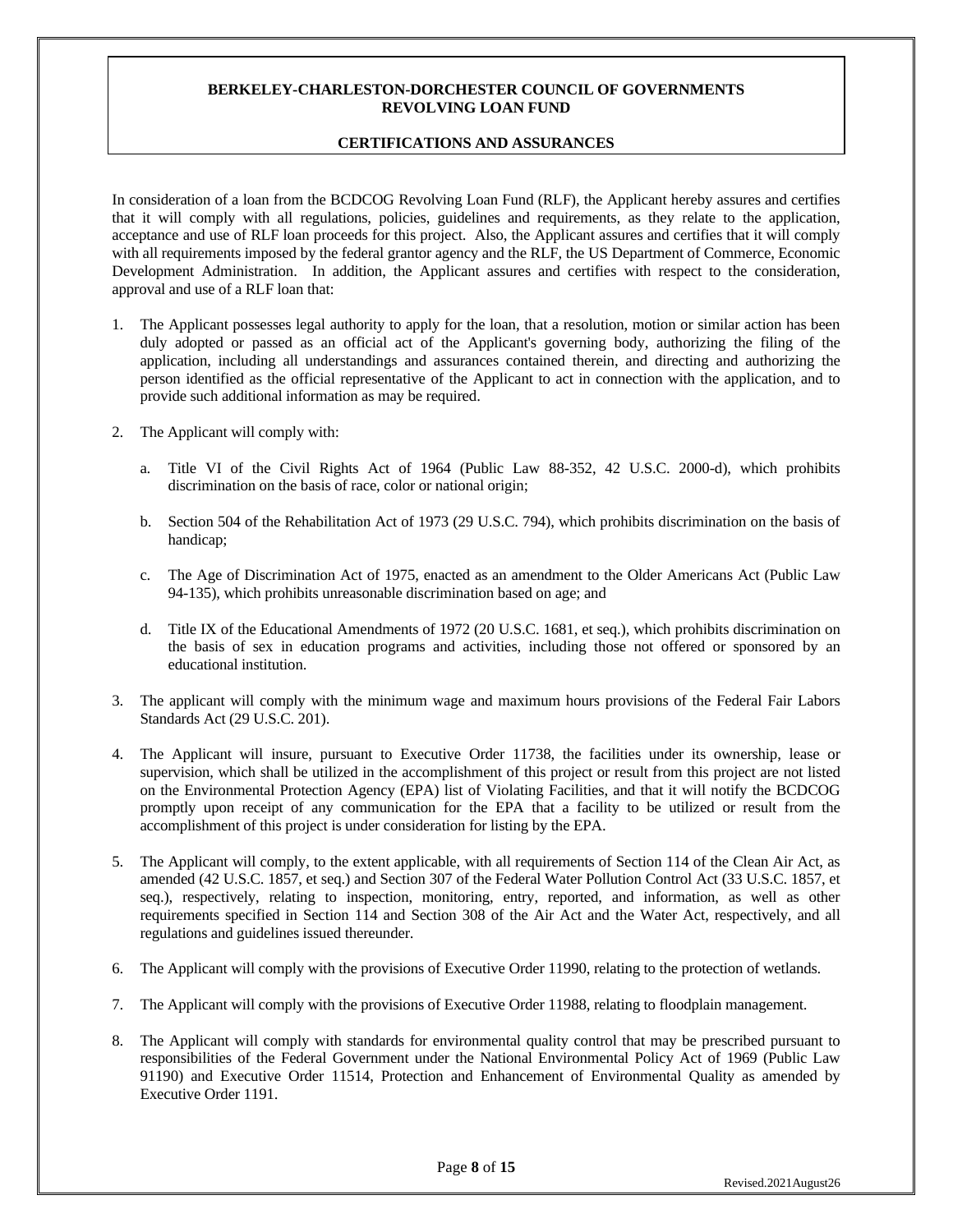- 9. The Applicant will comply with the flood insurance purchase requirements of Section 102(a) of the Flood Disaster Protection Act of 1973 (Public Law 93-234, 42 U.S.C. 4106 and 4128, 87 Stat. 975), which requires the purchase of flood insurance in communities where such insurance is available, as a condition of a BCDCOG RLF Loan, such as having been identified by the Secretary of Housing and Urban Development as areas having special flood hazards.
- 10. The Applicant will comply with Section 106 of the National Historic Preservation Act of 1966 as amended 16 U.S.C. 470), Executive Order 11593 and the Archaeological and Historical Act (16 U.S.C. 469a-1 et seq.) by (a) consulting with the State Historical Preservation Officer as necessary to identify properties which may suffer adverse effects as a result of this project and notifying BCDCOG of the existence of any such properties and by (b) complying with all requirements established by the Economic Development Administration to avoid or mitigate adverse effects upon such properties.
- 11. The Applicant will comply with the equal opportunity clause prescribed by Executive Order 11246, as amended, and will require that contracts and subcontracts which have or are anticipated to yield in excess of \$10,000 within 12 months of carrying out this project, include such clause.
- 12. The Applicant will maintain its legal entity in good standing with applicable federal, state and local laws and requirements regulating the conduct of its business, including the payment of all taxes, fees and other charges, and the maintenance of all requisite licenses and any other government authorizations necessary for the continued operation of the Applicant's business.
- 13. The Applicant will not, for a period of two years after the closing of this loan, employ or tender any office or employment to, or retain for professional services, any person who, on the date of closing or one year prior to said date (1) shall have served as an officer, attorney, agency or employee of BCDCOG, (2) any person who is of a blood relationship to any member of the BCDCOG, the BCD Regional Development Corporation, or, the BCDCOG staff, and (3) as such, shall have occupied a position or engaged in activities which BCDCOG shall have determined, or may determine, involved discretion with respect to the granting of this loan under BCDCOG RLF Administrative Plan.
- 14. The Applicant assures it is not relocating any present operation as a result of this project. Further the Applicant (including "affiliate, etc." as shown above) has not discontinued, liquidated or curtailed production at a similar facility to that proposed in this project within the past two years. In addition, the Applicant assures that the project will not result in a decrease in employment at facilities under its control elsewhere.
- 15. The Applicant has authorized BCDCOG to investigate the character and credit backgrounds of all individuals and entities which have been, are or will be in any way involved in the carrying out of the project for which a BCDCOG RLF loan is sought. Further, in the course of securing participants in the project, BCDCOG is authorized to divulge such information as BCDCOG deems necessary and appropriate, which is available to BCDCOG.
- 16. The Applicant waives any and all claims it may have against BCDCOG, members of its Board of Directors or Loan Administration Board, its staff and/or its agents, arising out of or in any way related to any technical and/or management assistance provided by them.
- 17. The Applicant will approach and work with appropriate employment and training entities, in the interest of making job opportunities resulting from the project available to the long-term unemployed and low-income persons as well as others in the area.
- 18. Neither the Applicant, nor any officer, board member or owner of any interest in the Applicant is/are related by blood, marriage or law to any BCDCOG officer, or member of BCDCOG's Board of Directors who has loan approval authority.
- 19. Construction financed in whole or in part by the RLF will meet the requirements of the Davis-Bacon Act, as amended (40 U.S.C. 276a-276a-5).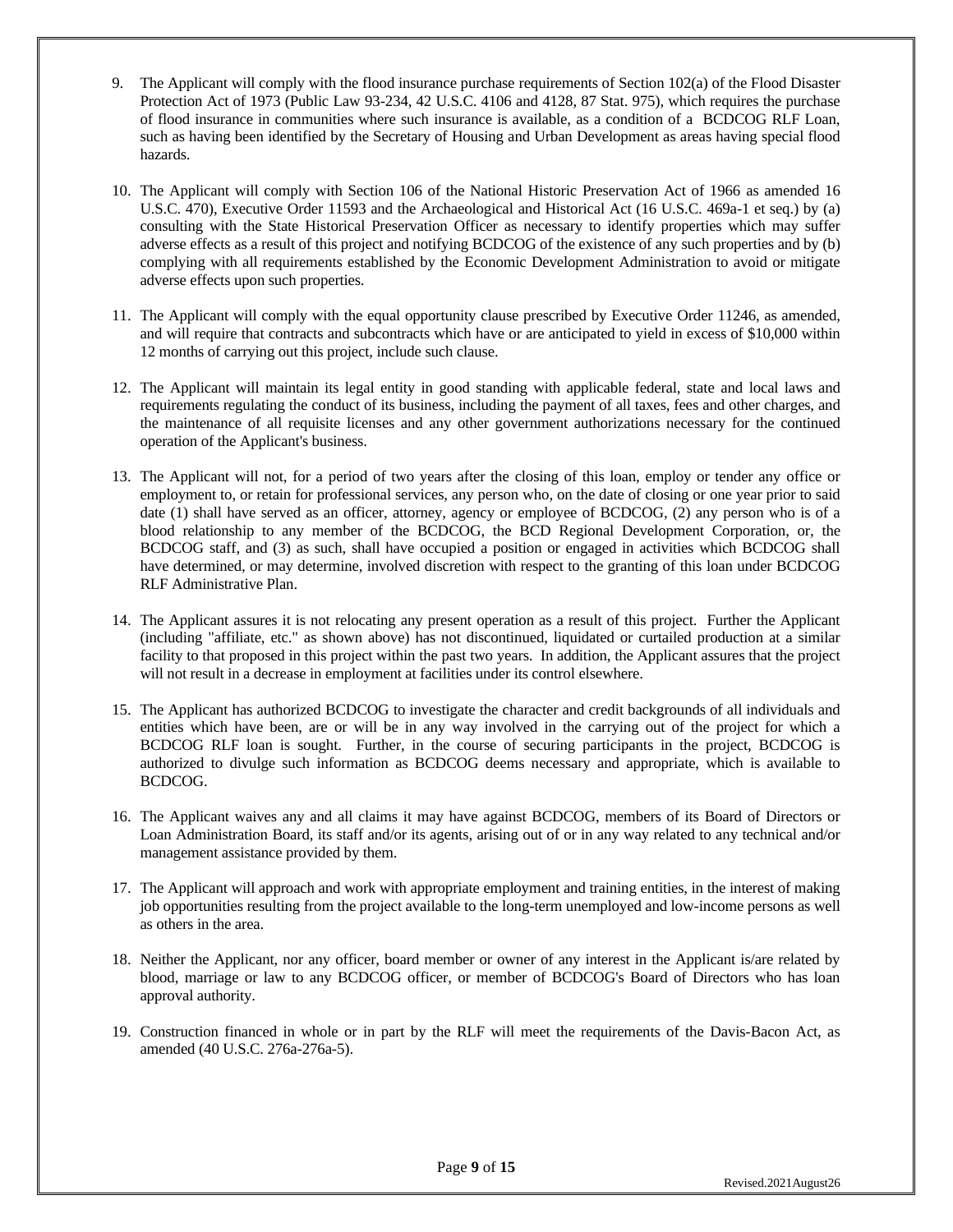The Applicant certifies that any and all information submitted by it in connection with its request for a loan from the BCDCOG RLF, has been true and complete to the best knowledge and belief of the Applicant, and agrees to notify BCDCOG immediately of any changes or additions to said information.

 $Date:$ 

Borrowing Entity

Authorized Signatory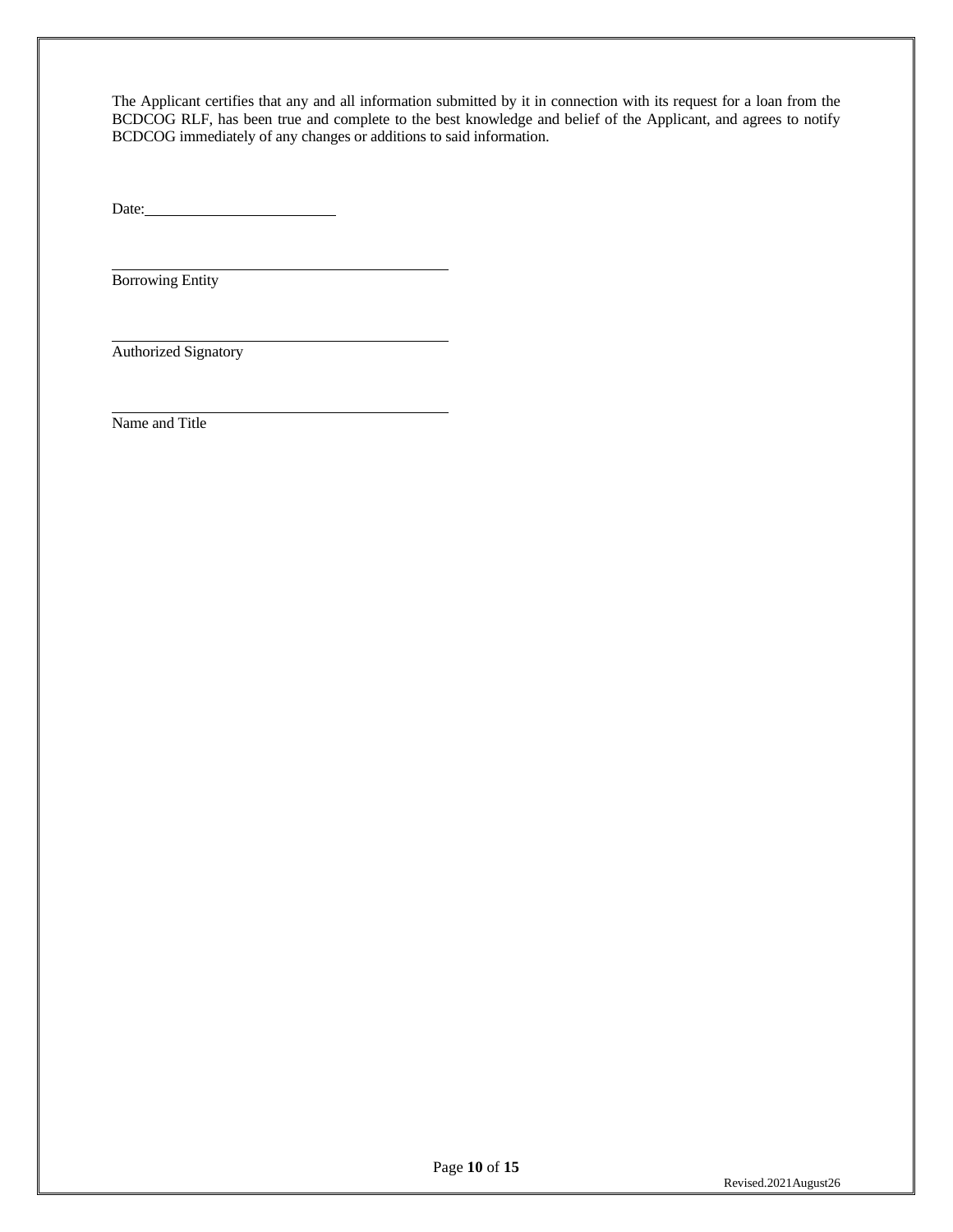### **CONFLICT OF INTEREST CERTIFICATION**

Pursuant to the Economic Development Administration's requirements regarding conflict of interest under its Title IX Revolving Loan Fund Program, and the undersigned's desire to enter into a contractual financial relationship with BCD Council of Governments, the purpose of which is to obtain financing from the Revolving Loan Fund, the undersigned does hereby certify to the BCD Council of Governments and acknowledge the following understandings:

- (A) The borrowing entity, or any owner of interest in the borrowing entity is not related by blood, marriage, law, or business arrangement to any officer, employee or director of the BCD Council of Governments.
- (B) No officer, employee, director or person related by blood, marriage, law or business arrangement to an officer, employee or director of the BCD Council of Governments shall receive any benefit resulting from the use of loan funds, unless the affected party has first disclosed on the public record the proposed or potential benefit and receives written determination by BCD Council of Governments that the benefit is not so substantial as to affect the integrity of the loan decision process or the services of the officer, employee or director.
- (C) An officer, employee or director of the BCD Council of Governments has not solicited or accepted, directly or indirectly, any gift, gratuity, favor, entertainment, or any other item of monetary value for himself or for another person, from any person or organization seeking to obtain a loan.

These above covenants are acknowledged and agreed to this date of \_\_\_\_\_\_\_\_\_\_\_\_\_\_, 20 \_\_\_ and shall remain in effect so long as the loan is outstanding.

Borrowing Entity

Authorized Signatory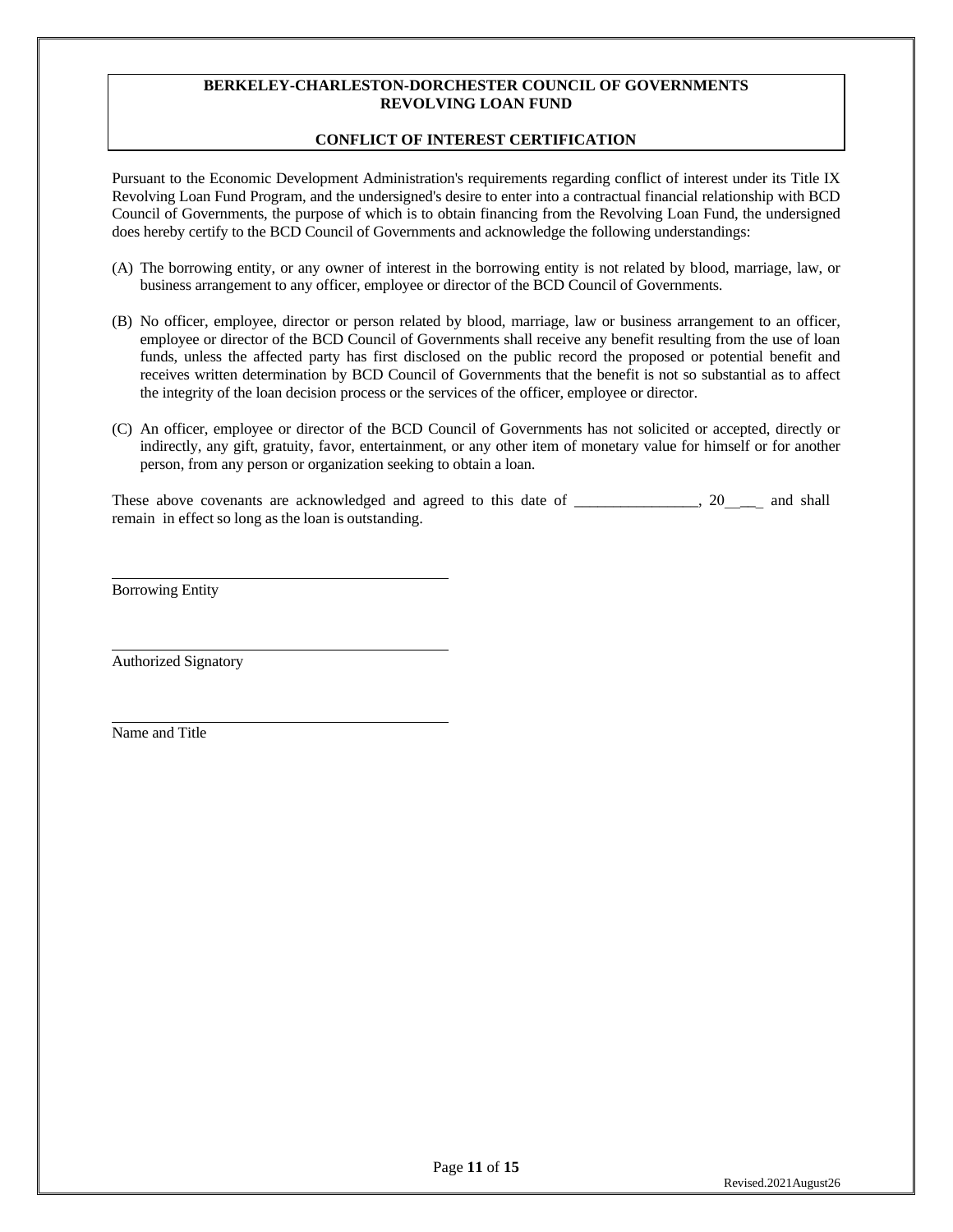### **EMPLOYMENT VERIFICATION FORM**

### A. **TOTAL CURRENT EMPLOYMENT:**

### B. **EMPLOYMENT CHARACTERISTICS:**

I hereby certify that the above figures accurately reflect current company employment as of the above date and acknowledge that this statement has been made in conjunction with other forms as part of the loan covenants in effect for loans outstanding with the BCD Revolving Loan Fund.

Borrowing Entity

Authorized Signatory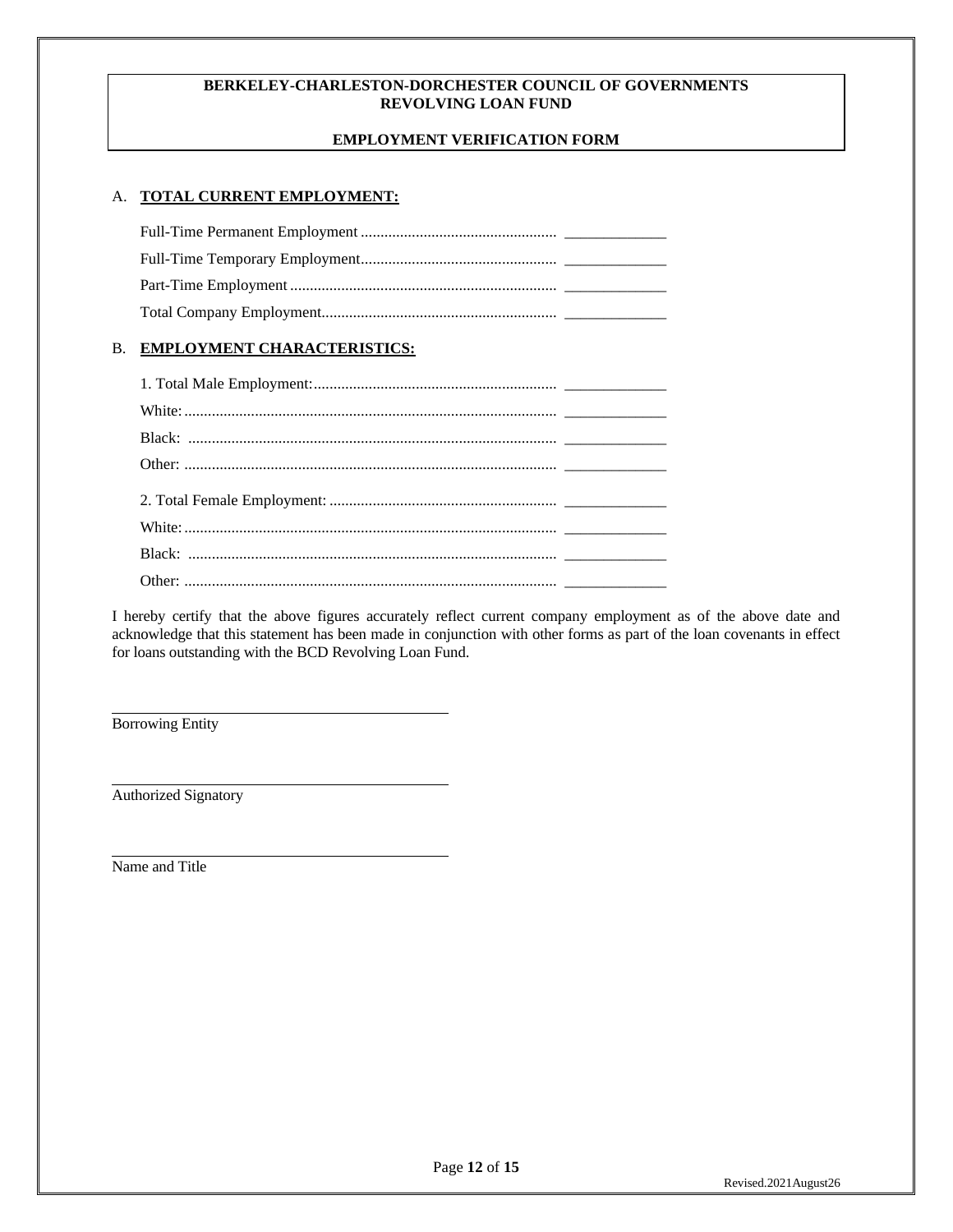#### **EMPLOYMENT PERFORMANCE AGREEMENT**

between

\_\_\_\_\_\_\_\_\_\_\_\_\_\_\_\_\_\_\_\_\_\_\_\_\_\_\_\_\_\_\_\_\_\_\_\_\_\_\_\_\_\_\_\_ (Company)

and

BCD Council of Governments

In consideration of a \_\_\_\_\_\_\_\_\_\_\_\_\_\_\_\_\_\_\_\_\_\_\_\_ Dollar (\$\_\_\_\_\_\_\_\_\_\_\_) loan from the BCD Council of Governments \_\_\_\_\_\_\_\_\_\_\_\_\_\_\_\_\_\_\_\_\_\_\_\_\_\_\_\_\_\_\_\_\_\_\_\_\_\_ agrees to increase and/or maintain \_\_\_\_\_\_\_\_\_\_\_\_\_\_ County's workforce by a minimum of \_\_\_\_\_\_\_\_\_ permanent full-time employment positions.

This job commitment, as herein described, shall be fulfilled within **\_\_\_\_\_\_\_\_\_\_\_\_\_\_\_(\_\_\_\_)** months from the date of the RLF Loan Closing.

Should there be extenuating circumstances which prevent the Company from fulfilling this commitment, and where such circumstances are agreed to in writing by the BCD Council of Governments, then this Employment Performance Agreement may be modified in a manner acceptable to both parties.

If the Company fails to meet these employment requirements within the specified time period, and in absence of modification to this Agreement, the Company shall within thirty (30) days of the expiration of the specified time period stipulated herein repay such portion of the outstanding loan as to bring the job/loan ratio requirement of one job per Ten Thousand Dollars (\$10,000) in loans outstanding into balance with the actual number of permanent jobs created during the time period stipulated herein.

In acceptance this date of \_\_\_\_\_\_\_\_\_\_\_\_\_\_\_\_, 20\_\_\_\_, and in witness thereof, the undersigned do hereby agree and acknowledge acceptance of the covenants contained herein and that it has been executed by its duly authorized officers.

Borrowing Entity

Authorized Signatory

Name and Title

Page **13** of **15**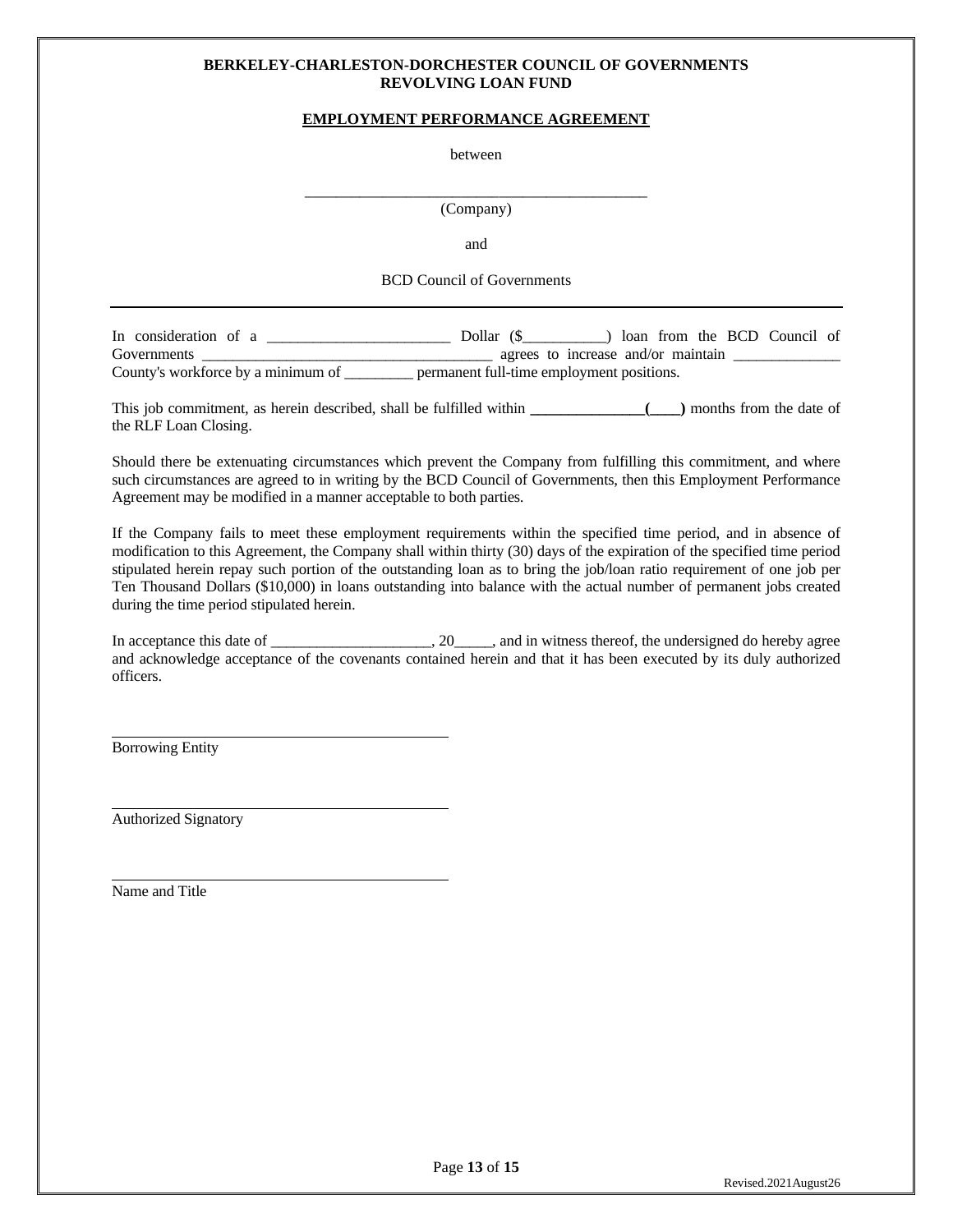#### **PROGRAM NOTIFICATION FORM**

BORROWER:

LOAN AMOUNT: 

LOAN PURPOSE:

In regard to the above-referenced loan,\_\_\_\_\_\_\_\_\_\_\_\_\_\_\_\_\_\_\_\_\_\_\_\_\_\_\_\_\_\_\_\_\_\_\_ has been provided an overview of the Berkeley-Charleston-Dorchester Council of Governments Revolving Loan Fund Program.

Borrowing Entity

Authorized Signatory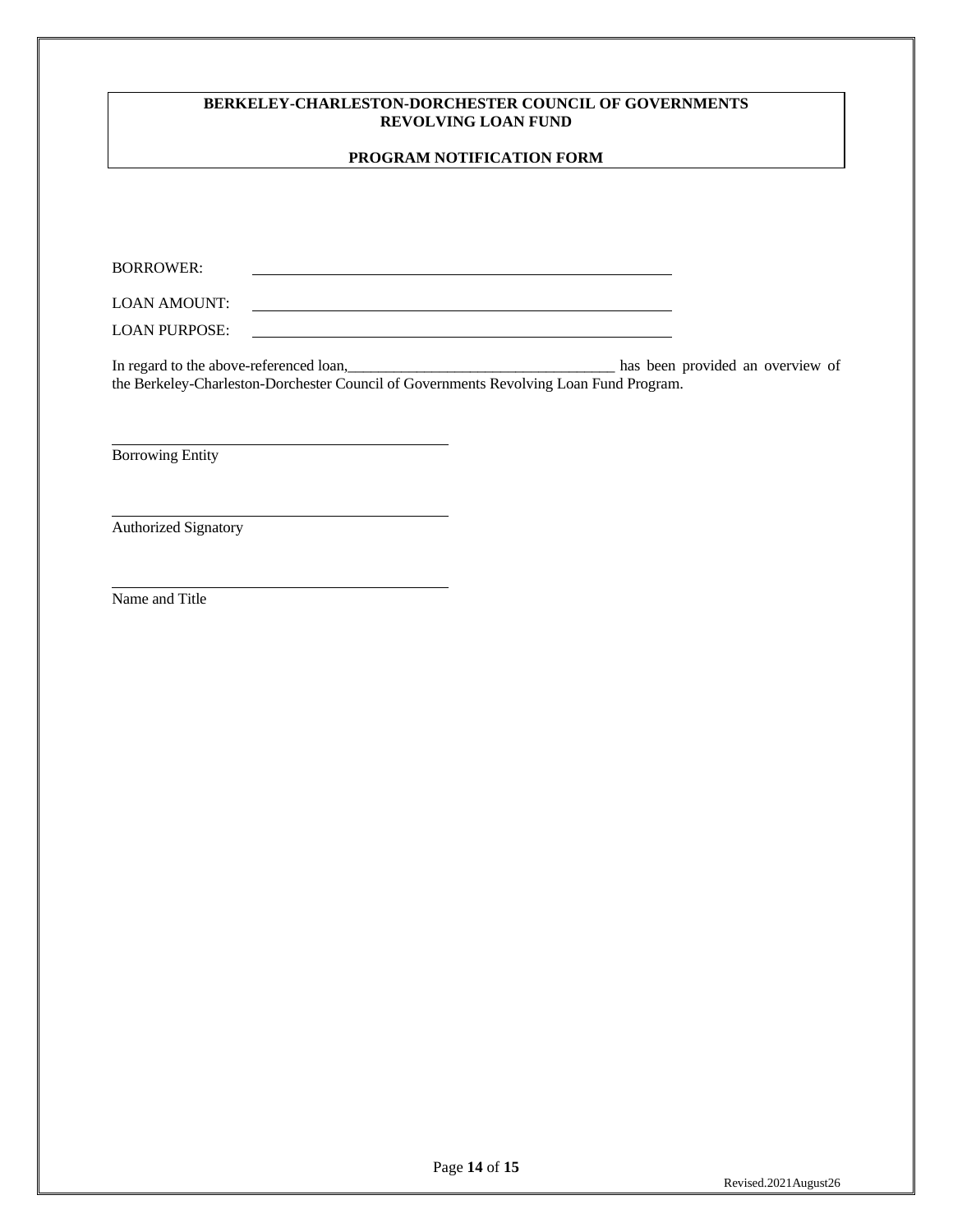#### BCD COUNCIL OF GOVERNMENTS REVOLVING LOAN FUND CREDIT REQUEST AUTHORIZATION

In conjunction with a Revolving Loan Fund application from \_\_\_\_\_\_\_\_\_\_\_\_\_\_\_\_\_\_\_\_\_\_\_\_\_\_\_\_\_\_\_, I authorize the BCDCOG to verify any information contained in the loan application. Therefore, the BCDCOG is authorized to request any and all information on current and past accounts, both personal and corporate, for use in connection with this loan application.

| Name                |              |          |
|---------------------|--------------|----------|
| Signature           |              |          |
| Date                |              |          |
| <b>Home Address</b> |              |          |
| City                | <b>State</b> | Zip Code |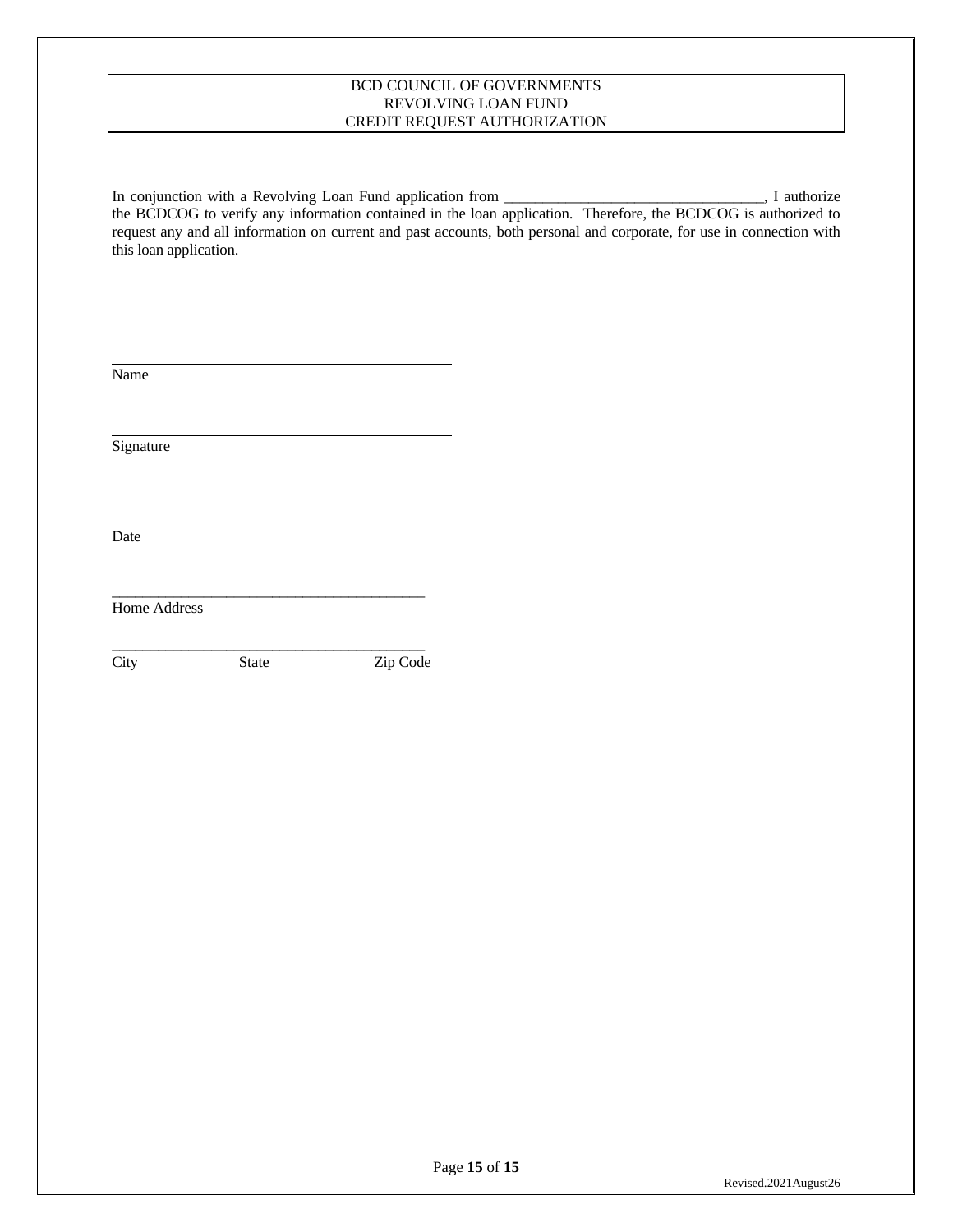## **APPLICATION CHECKLIST**

- \_\_\_1. Completed Application
- \_\_\_2. All Basic Documents listed on page 6 of the application
- \_\_\_3. Signed and Dated Forms (pages 7-15)
	- \_\_\_a. Qualifying Statement
	- \_\_\_b. Certifications and Assurances
	- \_\_\_c. Conflict of Interest Certification
	- \_\_\_d. Employment Verification Form
	- \_\_\_e. Employment Performance Agreement
	- \_\_\_f. Program Notification Form
	- \_\_\_g. Credit Request Authorization
- \_\_\_4. Business/Entity Documents
	- \_\_\_a. Articles of Organization/Incorporation
	- \_\_\_b. Operating Agreement or By-Laws (if applicable)